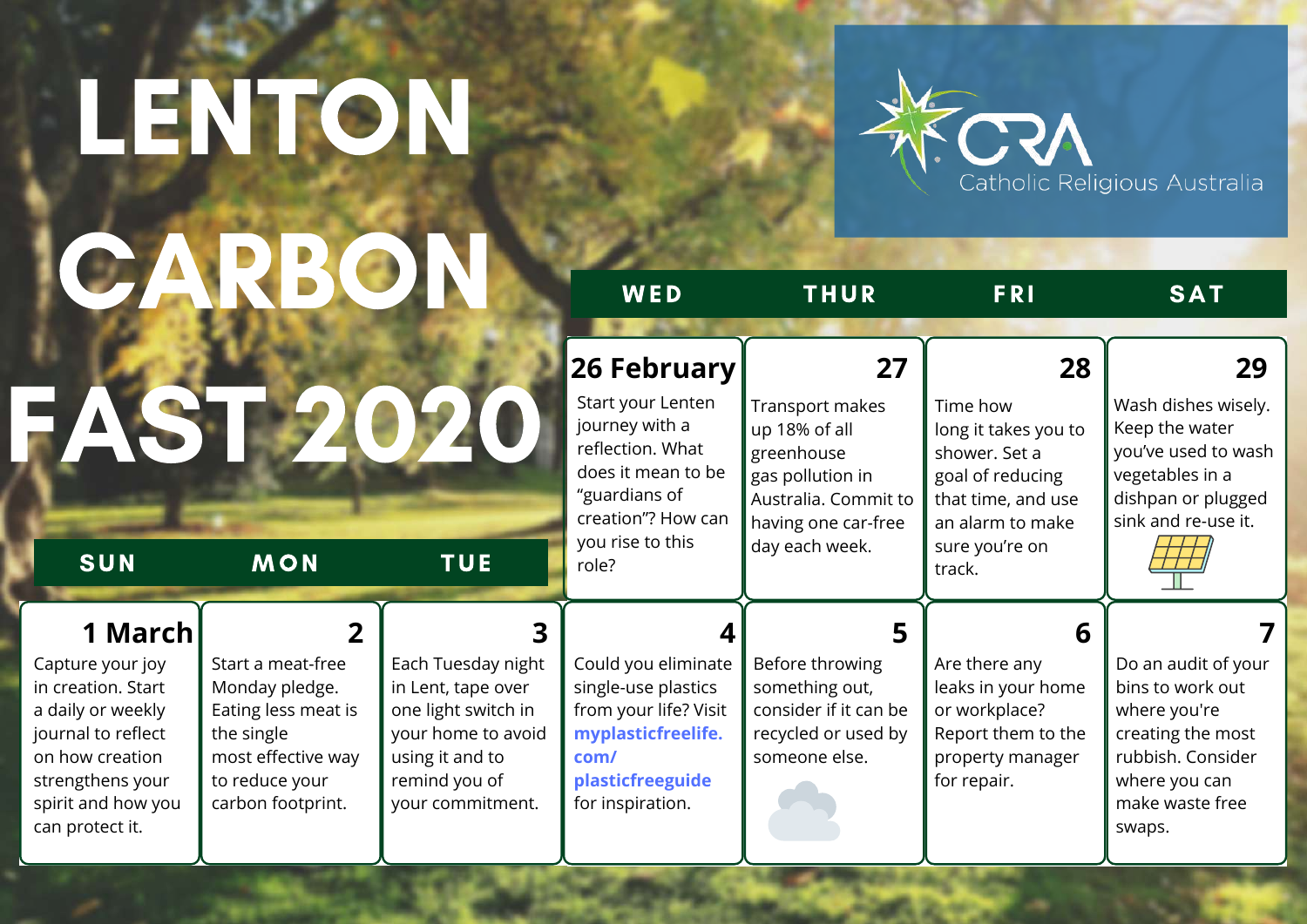| SUN                                                                                                                                                                               | <b>MON</b>                                                                                                                                                            | <b>TUE</b>                                                                                                                                  | WED                                                                                                                                                                           | <b>THUR</b>                                                                                                                                                             | <b>FRI</b>                                                                                                                                                             | <b>SAT</b>                                                                                                                                                    |
|-----------------------------------------------------------------------------------------------------------------------------------------------------------------------------------|-----------------------------------------------------------------------------------------------------------------------------------------------------------------------|---------------------------------------------------------------------------------------------------------------------------------------------|-------------------------------------------------------------------------------------------------------------------------------------------------------------------------------|-------------------------------------------------------------------------------------------------------------------------------------------------------------------------|------------------------------------------------------------------------------------------------------------------------------------------------------------------------|---------------------------------------------------------------------------------------------------------------------------------------------------------------|
| 8                                                                                                                                                                                 | 9                                                                                                                                                                     | 10                                                                                                                                          | 11                                                                                                                                                                            | 12                                                                                                                                                                      | 13                                                                                                                                                                     | 14                                                                                                                                                            |
| Start your own<br>veggie garden.<br>Simple plants like<br>tomatoes, squash,<br>basil and rosemary<br>are a good start.                                                            | Use your own<br>water bottle. Plastic<br>bottles and other<br>disposable<br>containers will not<br>decompose for<br>thousands of years.                               | Turn off any lights<br>in rooms you're not<br>using.<br>$\mathcal{P}$                                                                       | When you pass a<br>piece of recyclable<br>litter, pick it up and<br>put it in the correct<br>bin.                                                                             | Say no to plastic<br>bags when<br>shopping.<br>According<br>to Greenpeace, the<br>average plastic bag<br>has a lifespan of<br>only 20 minutes.                          | Select the proper<br>pan size when you<br>cook. Large pans<br>may require more<br>heat and cooking<br>water than<br>necessary.                                         | Compost food<br>waste. Food waste<br>is overrepresented<br>in landfill, where<br>it rots and creates<br>methane, a potent<br>greenhouse gas.                  |
| 15<br>How long could you<br>go without buying<br>any new clothing?<br>Make a pledge for 3<br>months, 6 months<br>or a year, and<br>encourage friends<br>or family to join<br>you. | 16<br>Eat local and native.<br>Choosing foods<br>grown close to<br>home and in-<br>season means<br>fewer miles and<br>less disruption<br>of natural cycles.           | 17<br>Go renewable.<br>Commit to getting<br>one piece of solar<br>equipment in<br>2020, such as solar<br>panels for your<br>home or parish. | 18<br>Reduce food waste.<br>Buy only the food<br>you need. Eat or<br>share all the food<br>you buy.                                                                           | 19<br>Instead of buying<br>cleaning products,<br>research<br>homemade<br>solutions like<br>lemon and vinegar.<br>It's better for the<br>environment and<br>your health. | 20<br>Use tele- or video-<br>conferencing such<br>as Skype/<br>Facetime to reduce<br>car and plane trips<br>wherever possible.                                         | 21<br>Research your<br>bank on www.<br>marketforces.org.<br>au, and consider<br>divesting your<br>money if they<br>support fossil fuels.                      |
| 22<br>What actions could<br>your parish take?<br>Suggest holding a<br>"walk to Church<br>Sunday".                                                                                 | 23<br>Whenever possible,<br>line-dry your<br>clothes. A little<br>planning and a<br>mobile drying rack<br>means you'll rarely<br>need the energy-<br>intensive dryer. | 24<br>Challenge yourself<br>to use more public<br>transport.<br>Share lifts, catch<br>public transport<br>and walk as much<br>as possible.  | 25<br>Wash your clothing<br>in cold water.<br>Switching two loads<br>of laundry per week<br>from hot to cold<br>water can save up<br>to 200kg of carbon<br>dioxide each year. | 26<br>In Australia we use<br>around 230kg of<br>paper per person<br>per year. Consider,<br>do you really need<br>to use the printer?                                    | 27<br>If shopping for<br>appliances, lighting,<br>office equipment or<br>electronics, look for<br>the energy ratings<br>on products. The<br>more stars, the<br>better. | 28<br>Switch off your<br>computer at home<br>and at work. A<br>computer turned<br>off uses at least<br>65% less energy<br>than a computer<br>left on or idle. |